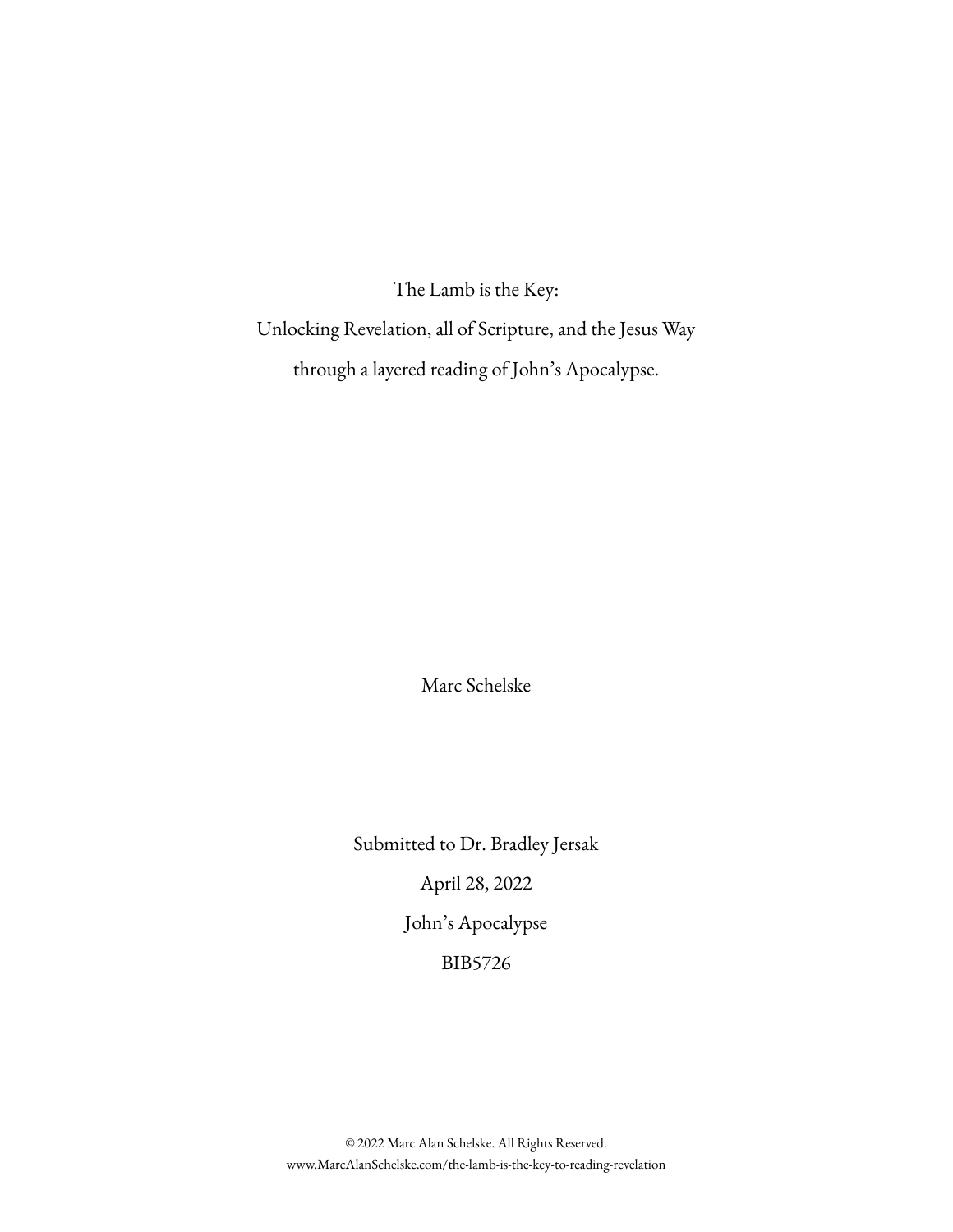John's Apocalypse has been a troublesome book since the beginning. Many interpreters, taking their cue from the Revelator's promise to "show what must soon take place,"<sup>1</sup> have seen in Revelation a coded sequence of end-time events. The only work remaining is to decode the symbols to reveal the book's one true meaning. Yet, as ubiquitous and durable as this hermeneutic is, textual evidence suggests that most early Christian interpreters did not read it this way. This paper will demonstrate that for many of the earliest Christian communities, the image of the Slain Lamb from the second apocalyptic vision $^2$  was the key to reading this complex book. Not only that, the vision of the Slain Lamb unsealing the scroll shaped how they read all of scripture, even impacting their understanding of the nature of God. This hermeneutic is a necessary correction for modern Christians that can lead to a more beautiful, less violent view of Revelation.

Reading Revelation as a coded sequence of end-time events seems to have taken off during the

Constantinian shift.<sup>3</sup> Prior, there was near-unanimous agreement that Babylon, sitting on seven hills,<sup>4</sup> was the Roman empire. Tertullian, writing in the 2nd century, declared: "[John] means indeed the present empire…what obstacle is there but the Roman state?"<sup>5</sup> The Church's alignment with the empire required a hermeneutical shift. If, as Eusebius claimed, the Emperor was an agent of Christ who liberated the Church, 6 then the beasts and other evil powers formerly identified with Rome must either be spiritualized or relocated into some distant and prophetic future.

© 2022 Marc Alan Schelske. All Rights Reserved.

<sup>&</sup>lt;sup>1</sup> Revelation 1:1 (NRSV).

<sup>2</sup> Revelation 5:1-14.

<sup>3</sup> Jordan D. Wood, "Assessing the 'Constantinian Shift': A Defense of the Theological Question" (Lecture, "For the Good of Many:" Constantine and the Edict of Milan in its 1700th Anniversary, St. Louis, MO, September 20, 2013), https://www.academia.edu/11996556/Assessing\_the\_Constantinian\_Shift\_A\_Defense\_of\_the\_Theological\_Question. The Constantinian Shift is a useful term that seems to have been coined by Jordan Wood. This phrase names the historical shift in the church's position, influence, and relationship to power starting with the Edict of Milan in 313 CE and culminating around 390 CE when Bishop Ambrose successfully forced Emperor Theodosius I to do penance. While Constantine was essential to this change, he is not culpable for the ways in which Christian leaders embraced imperial power, compromising Biblical interpretation and theology to justify doing so.

<sup>&</sup>lt;sup>4</sup> Revelation 17:9.

<sup>5</sup> David W. Bercot, ed., *Dictionary of Early Christian Beliefs*, Scribd Ebook (Peabody, Mass: Hendrickson Publishers, 1998), 791.

<sup>&</sup>lt;sup>6</sup> Eusebius of Caesaria, Eusebius: Church History, Life of Constantine the Great, and Oration in Praise of Constantine, ed. Philip Schaff and Henry Wace, trans. Earnest Richardson, Logos Ebook, vol. 1, A Select Library of the Nicene and Post-Nicene Fathers of the Christian Church, Second Series (New York, NY: Christian Literature Company, 1890), 583. Just one example of Eusebius' enthusiasm: "The universal Saviour opens the heavenly gates of his Father's kingdom to those whose course is thitherward from this world. Our emperor, emulous of his Divine example, having purged his earthly dominion from every stain of impious error, invites each holy and pious worshiper within his imperial mansions, earnestly desiring to save with all its crew that mighty vessel of which he is the appointed pilot."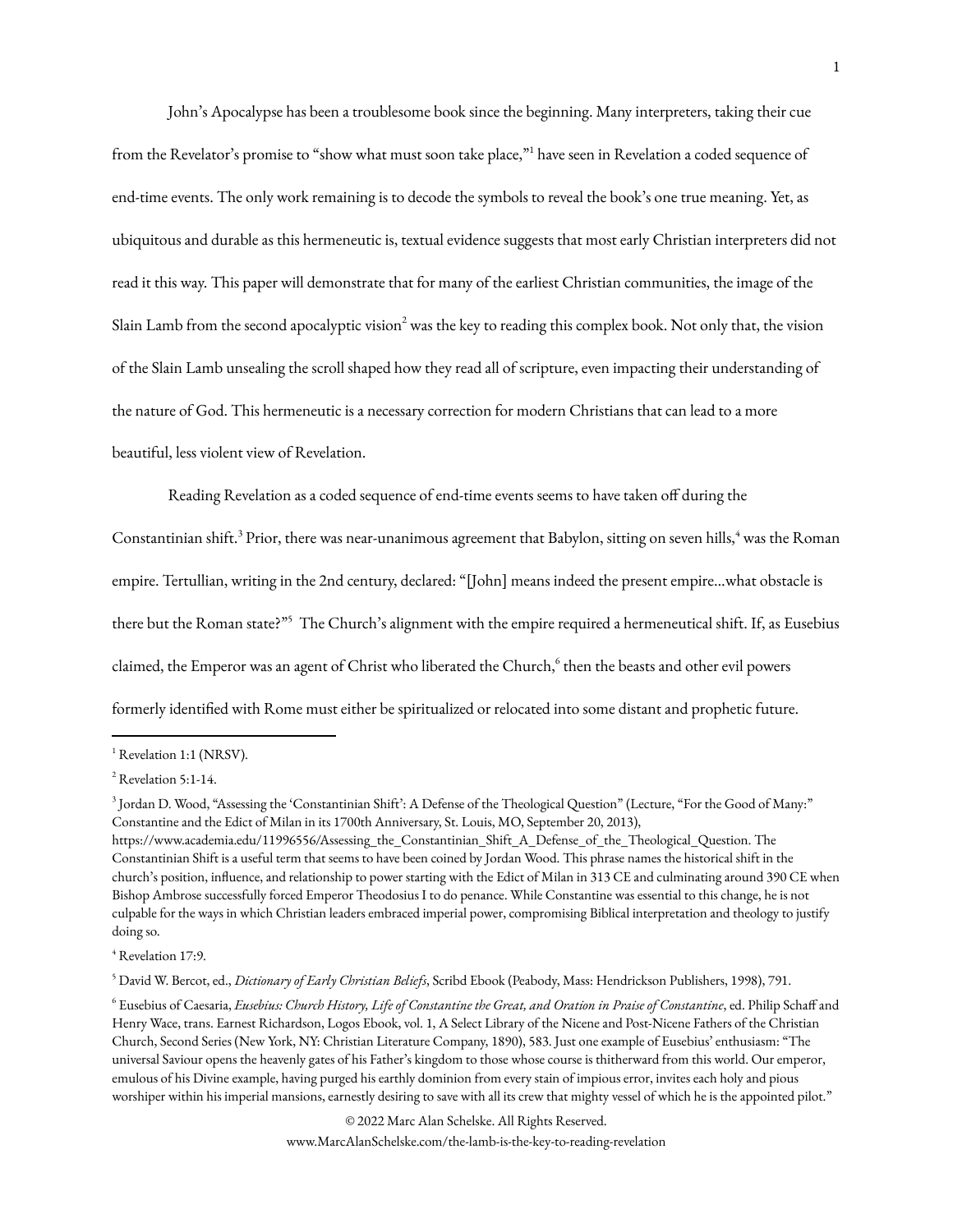The only real question was when? Hillary of Poitiers and his student, Martin of Tours, proposed dates at the end of the fourth century. As those dates passed without apocalypse, others would offer new schemes culminating in 500, 794, 800, 847, or 992 CE, with a crowd of potential new dates at the turn of the first Millenium.<sup>7</sup> Later, Pope Innocent III argued for 1284 CE, since that was 666 years following the founding of Islam. $^8$  Michael Servetus, $^9$ Thomas Muntzer,<sup>10</sup> Martin Luther,<sup>11</sup> Jonathan Edwards,<sup>12</sup> John Wesley,<sup>13</sup> and even Botticelli<sup>14</sup> all set dates for Christ's return. Most centuries have garnered a double fist-full of such predictions, almost all of which featured God's violent retribution against the wicked. The frantic declarations of Pat Robertson, Jerry Falwell, Tim LaHaye, and others like them are nothing new.

In contrast, most Christians before the Constantinian Shift read the book of Revelation in a more layered manner. Revelation was not primarily about future social or political events but an unveiling of what God was doing in the world and how the persecuted could remain faithful. This way of reading the Apocalypse grew from the conviction that all of scripture was unsealed by the crucified Christ. The Emmaus episode in Luke's gospel established this pattern. 15 In his interaction with the disappointed disciples, Jesus did something that became paradigmatic for the Church: "Beginning with Moses and all the prophets, he interpreted to them the things about himself in all the

© 2022 Marc Alan Schelske. All Rights Reserved.

<sup>7</sup> "List of Dates Predicted for Apocalyptic Events," in *Wikipedia*, April 21, 2022,

https://en.wikipedia.org/w/index.php?title=List\_of\_dates\_predicted\_for\_apocalyptic\_events&oldid=1083887449. Wikipedia offers a fascinating crowd-sourced list of dates for the Apocalypse, many with original sources. It's shocking how long the list is.

<sup>8</sup> Smith, Thomas W., "How to Craft a Crusade Call: Pope Innocent III and Quia Maior (1213).," *Historical Research* 92, no. 255 (January 17, 2019): 23, https://doi.org/10.1111/1468-2281.12258.

<sup>9</sup> Michael Servetus, *The Restoration of Christianity: An English Translation of Christianismi Restitutio*, trans. Christopher A Hoffman and Marian Hillar (Lewiston, N.Y.: Edwin Mellen Press, 2007). Servetus claimed that the reign of Satan began at the Council of Nicea, and would end with Armageddon in 1585.

<sup>10</sup> Stephen Jay Gould, *Questioning the Millennium.* (London: Vintage, 1998), 48. Muntzer declared the Millennium to have begun in 1525.

<sup>11</sup> Eugen Weber, *Apocalypses: Prophecies, Cults and Millennial Beliefs Through the Ages* (Toronto: Vintage Canada, 2011), 66. Luther's prediction was that the world would certainly end before 1600.

<sup>&</sup>lt;sup>12</sup> Weber, 171. Edwards predicted the year 2000 as the end of all things.

<sup>13</sup> Tom McIver, *The End of the World: An Annotated Bibliography* (Jefferson, N.C.: McFarland, 1999), 269. Wesley's guess was 1836.

<sup>&</sup>lt;sup>14</sup> Will Durant, *The Renaissance*, 1953 Edition, vol. 5, The Story of Civilization (Simon and Schuster, 1953), 139. Yes, the Renaissance painter!

<sup>&</sup>lt;sup>15</sup> Luke 24:14-49. The method is shown in the interaction with the disciples on the road to Emmaus, and then reiterated and confirmed in Jesus' words to the disciples in the Upper Room appearance.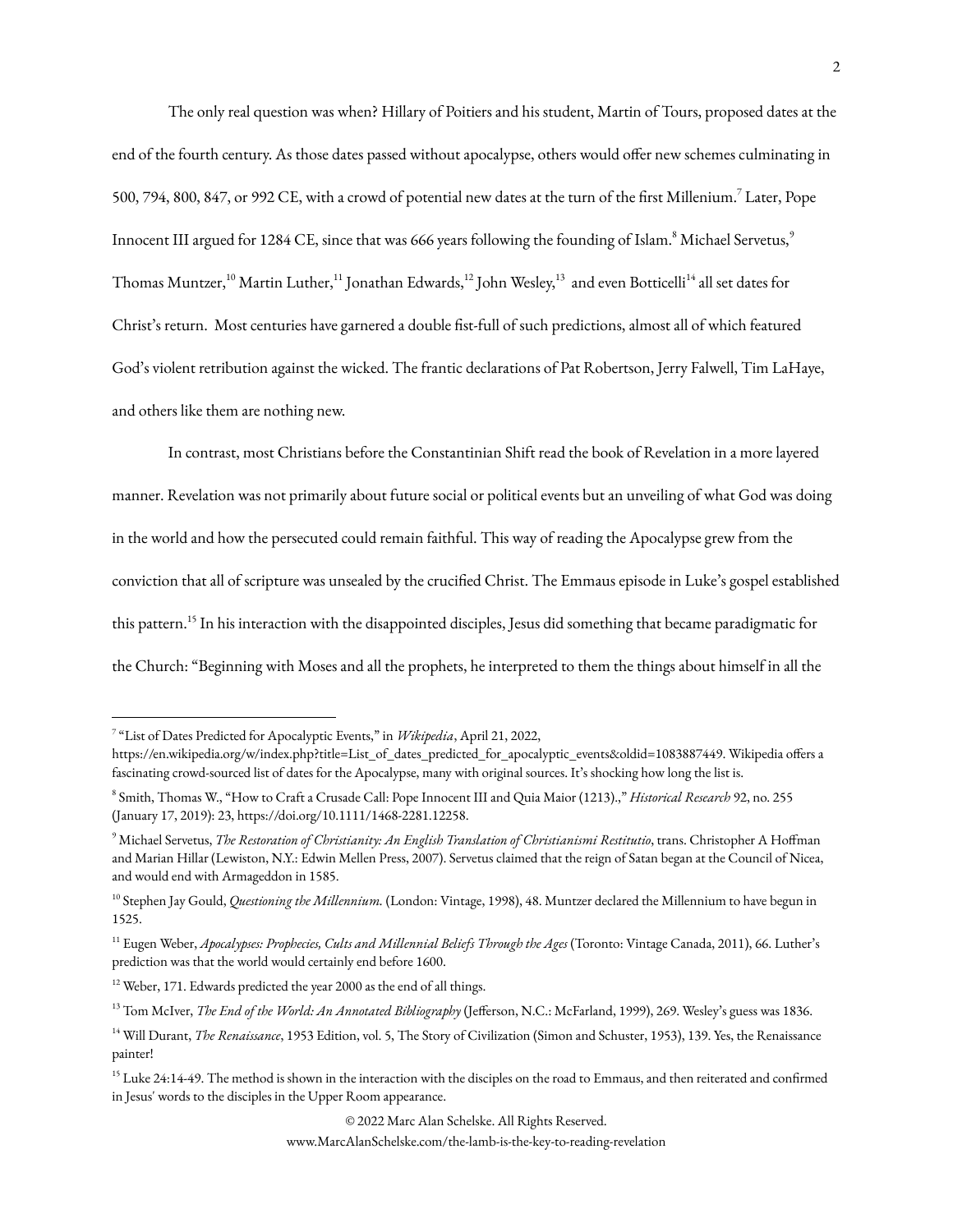scriptures."<sup>16</sup> For Jesus, his disciples, and all Christians through most of the first century, scripture comprised the Tanakh—the law, the prophets, and other writings that provided Judaism's spiritual, ethical, and legal foundations. Rabbis, then and prior, read and taught scripture in a layered fashion that included the literal/historical sense of the text, but expanded beyond to other symbolic, spiritualized, or ethical readings. The earliest followers of Jesus were all Jewish.17 They learned to read scripture in this way from their Rabbis, so this layered method was their natural hermeneutic.<sup>18</sup> In the Emmaus narrative, Jesus took this well-established Rabbinical hermeneutic and added a new layer. In addition to the historical, ethical, and spiritual meaning, Jesus showed how the text also pointed to himself. With this example in mind, the earliest followers of Jesus began to read all of scripture with the additional layer of finding Christ in it, one way or another.<sup>19</sup>

We cannot make good sense of Revelation without this background because Revelation is a thoroughly

Jewish document crafted by an author well-versed in this multi-layered Rabbinic hermeneutic. Peter Leithart says,

"Revelation alludes to or echoes…virtually every book of the OT. It is the NT's 'OT-est' book…John does not use the

OT 'expositionally' but 'compositionally…He writes *with* scripture rather than *about* it." <sup>20</sup> Stacking images, allusions,

© 2022 Marc Alan Schelske. All Rights Reserved.

<sup>&</sup>lt;sup>16</sup> Luke 24:27 (NRSV).

 $^{17}$  Almost all the earliest Christians were Jewish, including Jesus and most of the authors of the books that comprise the New Testament. Before the crucifixion and through most of the first century, Jesus' followers were a sect of reformist Jews. (This is arguably the case in some communities into the early 2nd century.) There was debate as early as the events of Acts 15 as to whether gentiles joining the community were joining a form of Judaism or something different, but it really wasn't until after 70 CE with the destruction of Jerusalem and the temple, that the distinction between Judaism and Christianity began to become more clear. Even then, the two groups didn't universally see each other as two separate religions until sometime in the early 2nd century. An interesting example of this evolution can be seen in Melito's sermon *On Pascha*, which was likely written between 160-180 CE. Melito was a Quatrodecimen. This group maintained a number of Jewish practices and observances, including the one they are named for, celebrating Pascha in the night on the 14th of Nisan, following the Jewish practice. Unlike modern "messianic Christians," Melito and those like him were not Christians appropriating Jewish practices. They saw themselves as Jews, following the Jewish Messiah. While there were many new things in their religious belief and practice that came from Jesus, for the Quatrodecimens and others like them, these new things were in continuity with their Judaism rather than in contradiction to it.

<sup>&</sup>lt;sup>18</sup> Bradley Jersak, "Interpretation of Sacred Texts Lecture" (Class Lecture, Interpretation of Sacred Texts Class, St. Stephen's University, March 24, 2022).

<sup>&</sup>lt;sup>19</sup> Sometimes Christ was seen in messianic prophecies (i.e. Isaiah's Suffering Servant, Isa 53) but there were many other acceptable ways to find Jesus in scriptures that seem unrelated to him in a literal reading. Allegory (i.e. Jesus is the rock that provided water, Num. 17:6), positive examples (i.e. Jesus is a better Joshua who leads his people into a better promised land.), negative examples (i.e. Jesus is unlike the wicked kings of Israel that led their people into idolatry), and many others. Augustine's counsel suggests that when faced with any confusing passage, the best practice was to "carefully turn over in our minds and meditate upon what we read till an interpretation be found that tends to establish the reign of love."

<sup>20</sup> Peter J Leithart, *Revelation 1-11*, vol. 1, International Theological Commentary (Bloomsbury T&T Clark, 2018), 4–5.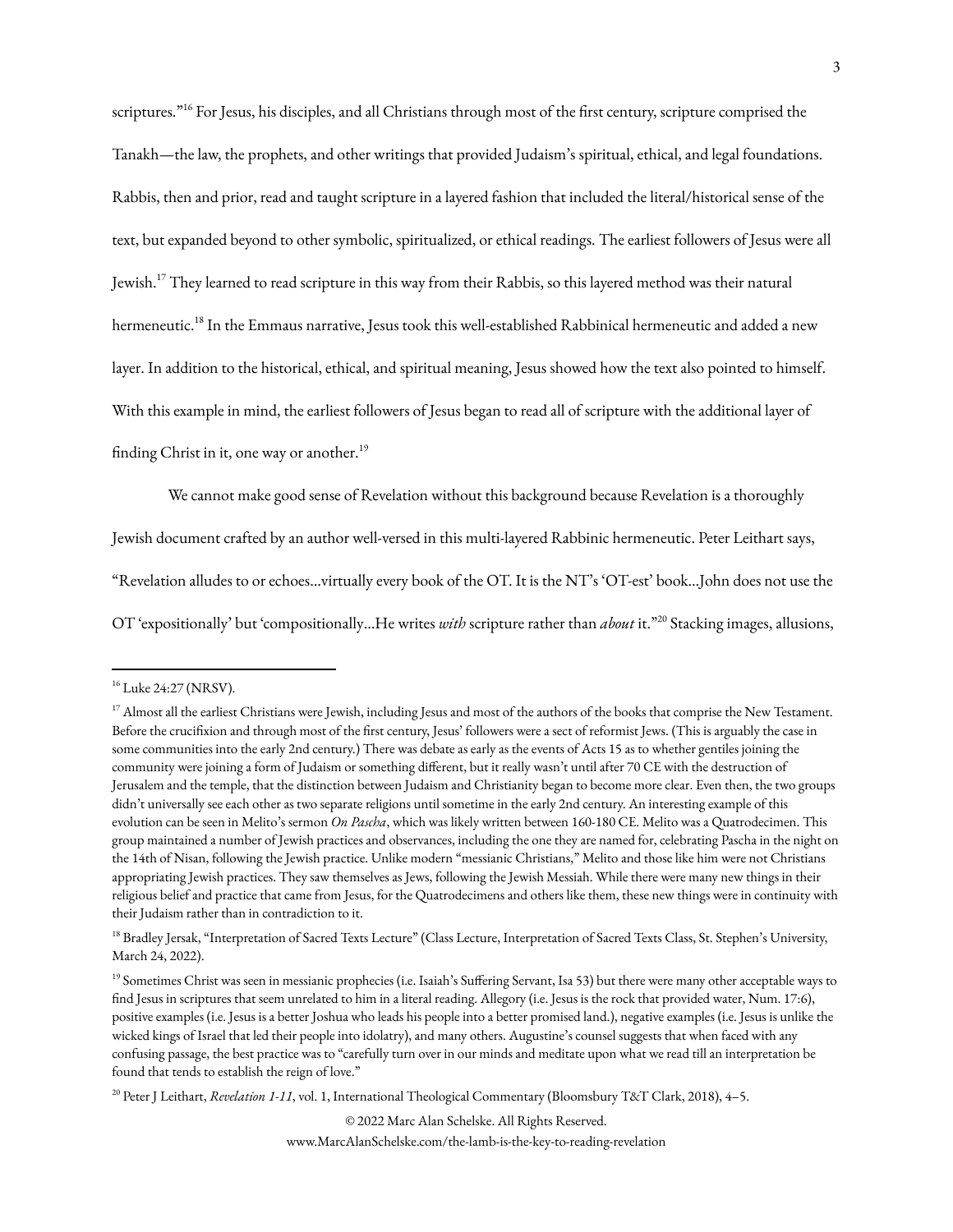and quotes from the Septuagint, the Revelator created a layered mosaic that draws on the historical meaning and symbolism of his source texts while re-contextualizing them to reveal his vision of Jesus Christ.<sup>21</sup>

John's Apocalypse opens by telling the reader that it is "The revelation of Jesus Christ..."<sup>22</sup> Revelation, translating αποκαλυψις, means an "uncovering" or "laying bare." <sup>23</sup> Michael Gorman explains this is "a revelation about Christ, from Christ, or both."<sup>24</sup> This unveiling begins with a vision of Christ addressing seven churches in Asia Minor. <sup>25</sup> Starting with Chapter 4, a second vision brings the Revelator into the Divine throne room. He hears thunder and music. He sees fire, lightning, four fantastical creatures, and twenty-four elders singing praise to the One on a radiant throne. This sensory explosion is interrupted when John notices that the throne's Occupant holds a scroll "sealed with seven seals."<sup>26</sup>

An angel asks, "Who is worthy to open the scroll and break its seals?" Something is terribly wrong, and the Revelator "began to weep bitterly because no one was found worthy to open the scroll or look into it."<sup>27</sup> Then one of the elders comforts him; Someone worthy has been found! "See, the Lion of the tribe of Judah, the Root of David, has conquered so that he can open the scroll and its seven seals."<sup>28</sup> The "Lion of the tribe of Judah" is a Messianic reference drawing on Jacob's Genesis 49 prophetic blessing that rulership would never depart from Judah's house.<sup>29</sup> The "Root of David" is an image from Isaiah 11, referring to a "spirit-filled servant of Yahweh" of Jesse and David's

© 2022 Marc Alan Schelske. All Rights Reserved.

<sup>&</sup>lt;sup>21</sup> Phillip G. Kayser, "Cross References of Old Testament to Revelation," Biblical Blueprints, accessed April 12, 2022, https://kaysercommentary.com/Sermons/New%20Testament/Revelation/Revelation%201\_1-11/GraphicsCharts/Cross%20References.

md. This commentator cites over 1000 references to Hebrew scripture in the book of Revelation!

<sup>&</sup>lt;sup>22</sup> Revelation 1:1 (NRSV).

<sup>23</sup> Thayer, Joseph H., *Thayer's Greek-English Lexicon of the New Testament*, Logos eBook (Peabody, Mass: Hendrickson Publishers, 1997), 26.

<sup>24</sup> Gorman, Michael J., *Reading Revelation Responsibly: Uncivil Worship and Witness*, Kindle eBook (Eugene, OR: Cascade Books, 2011), 62.

<sup>25</sup> Revelation 1:9-3:22

<sup>&</sup>lt;sup>26</sup> Revelation 5:1 (NRSV).

<sup>&</sup>lt;sup>27</sup> Revelation 5:4 (NRSV).

<sup>&</sup>lt;sup>28</sup> Revelation 5:5 (NRSV).

<sup>29</sup> George A. Buttrick, ed., *The Interpreter's Bible: James, Peter, John, Jude, Revelation.*, vol. 12 (Nashville, TN: Abingdon Press, 1957), 406.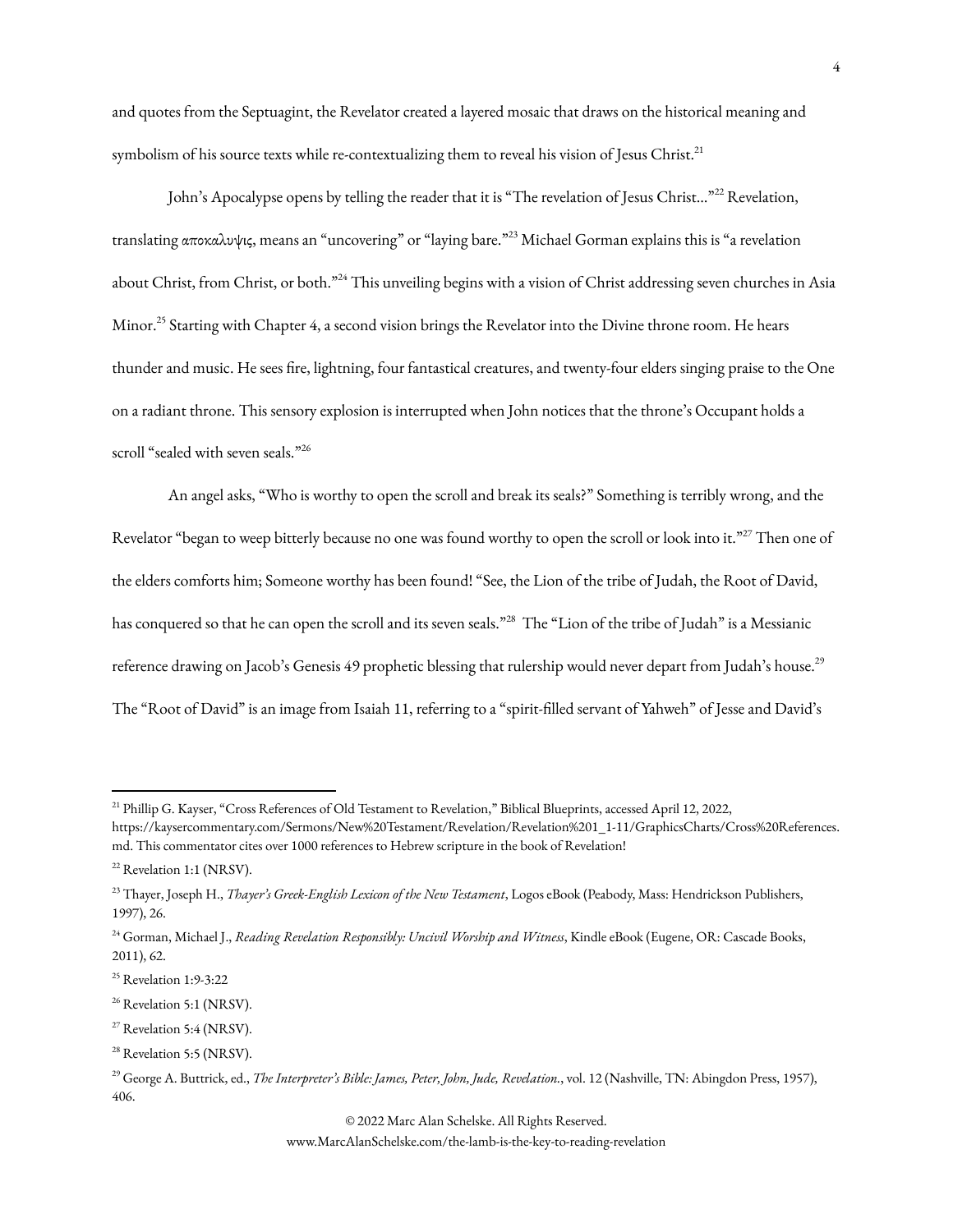lineage. <sup>30</sup> This warrior Lion was deemed worthy on the basis of conquest. John turns to look at this victorious Lion, and the unveiling occurs.<sup>31</sup> Instead of seeing a lion, mane damp with the blood of his defeated enemies, he sees "a lamb standing as if it had been slaughtered."<sup>32</sup> This victorious Lion, who is really a slaughtered Lamb, takes the scroll. At this, the gathered elders and fantastic creatures all begin to praise the Lamb's worthiness. The angel had declared the Lion worthy because he had conquered. This song, then, should be a tribute to that victory. How is the victory portrayed? "For you were slaughtered and by your blood you ransomed for God saints from every tribe..."<sup>33</sup>

The victory of the Lion is the polyoptic image of a slain lamb which is also alive. This is the first of twenty-nine times the Lamb appears in the Apocalypse. The Revelator chose an image rich with layered scriptural meaning. God provided an animal sacrifice<sup>34</sup> to save Isaac on Mount Moriah.<sup>35</sup> The enslaved Hebrews prepared a lamb that provided both sustenance for their escape and blood to mark their homes for salvation, forever commemorated by the Passover lamb.<sup>36</sup> In the Sinai wilderness, Moses enumerated the ritual sacrifices that included lambs. 37 In 1 Samuel and 2nd Chronicles, the sacrifice of lambs is portrayed repeatedly, culminating in Ezra at the dedication of the rebuilt temple where hundreds of lambs were sacrificed as sin offerings for the returning exiles.<sup>38</sup> Slain lambs were the centerpiece of the sacrificial system that bound Israel to God in symbol and ritual, communicating forgiveness, reconciliation, thanksgiving, and covenant belonging. To say that a lamb was a potent and central symbol in the relationship between Israel and God would be an understatement.<sup>39</sup> Through the narrative

<sup>37</sup> Exodus 29, 34; Leviticus 9, 12, 14, 17, 22, 23; Numbers 6, 7, 15, 28, 29; Deuteronomy 32.

<sup>38</sup> 1 Samuel 7, 15, 17; II Chronicles 29, 30, 35; Ezra 6-8.

© 2022 Marc Alan Schelske. All Rights Reserved.

<sup>30</sup> Leithart, *Revelation 1-11*, 1:259.

<sup>31</sup> Gorman, Michael J., *Reading Revelation Responsibly*, 119. Gorman calls this moment "the Christophany."

<sup>&</sup>lt;sup>32</sup> Revelation 5:6 (NRSV).

<sup>&</sup>lt;sup>33</sup> Revelation 5:9 (NRSV).

<sup>34</sup> The English translates this animal as "ram." The underlying Hebrew is לִאיַ, which means a male goat or sheep. Interestingly, it also is a root word in Hebrew for leader or one who governs, so there is already a stacking of meanings at this ancient point. The Septuagint renders the Hebrew into κριος, which carries the same double meaning.

<sup>35</sup> Genesis 22:8.

<sup>36</sup> Exodus 12.

 $39$  Even so, within the prophetic tradition, there were hints that something more was going on with the sacrificial lamb. In Isaiah 1:11, the prophet voices God's concern: "What to me is the multitude of your sacrifices…I have had enough of burnt offerings…I do not delight in the blood…of lambs." In 11:6, Isaiah portrays a future when the sacrifice of lambs will have come to an end, and lambs would live in peace next to predators and children. In 40:11, Isaiah speaks of a Messianic leader, or perhaps God, as a caring shepherd, who doesn't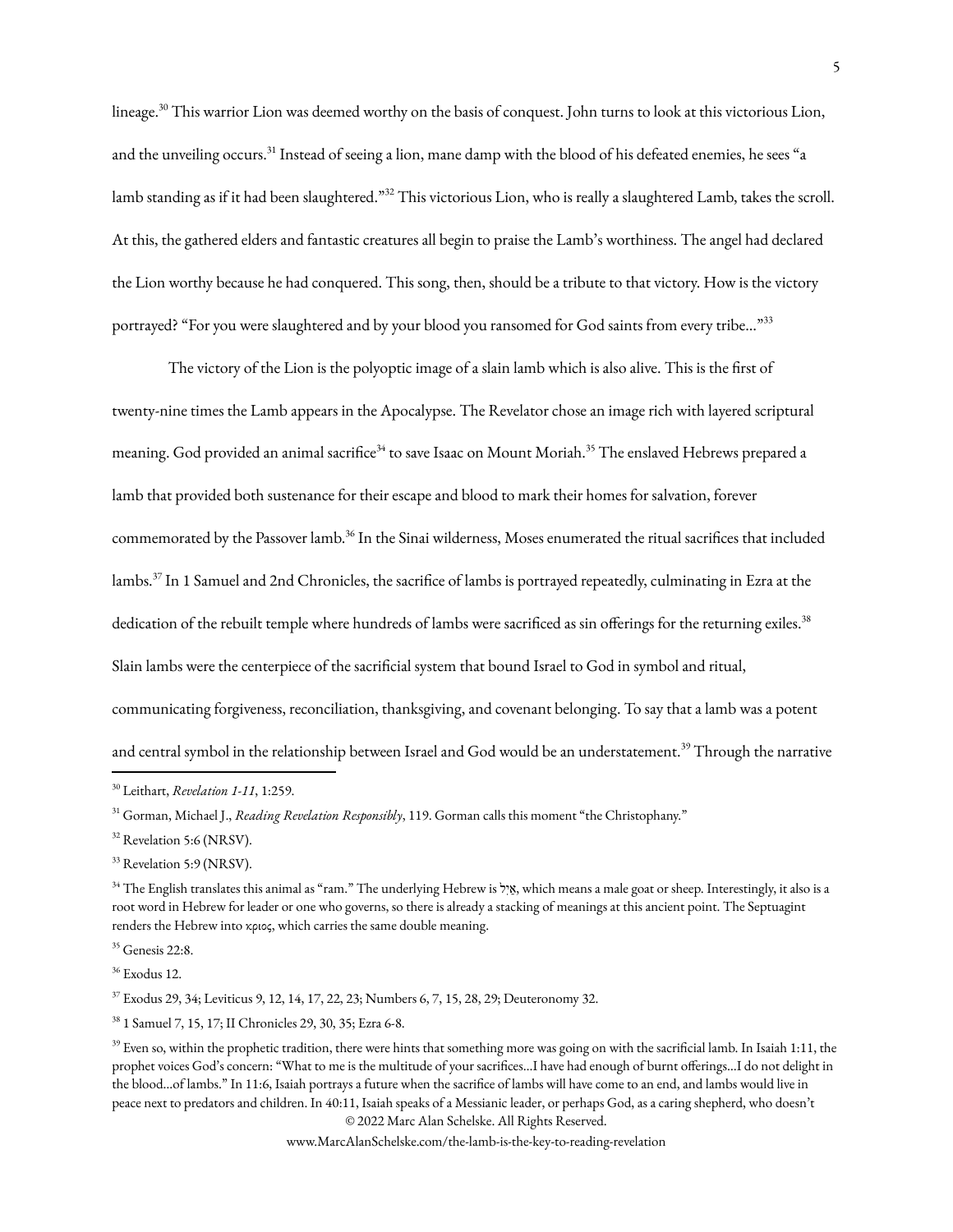of Hebrew scripture, the lamb also accumulated both the symbolism of divine care and, simultaneously, of suffering that Israel would repeatedly experience. When John the Baptist declared of Jesus, "Here is the Lamb of God who takes away the sin of the world,"<sup>40</sup> he linked Jesus to this tradition of the sacrificial lamb and everything that symbol already meant. On the back of this declaration in John's gospel, the Apocalypse grants Jesus the title, "Lamb that was slain." This title appears far more frequently in the Apocalypse than "Jesus Christ" or "Christ."<sup>41</sup>

For the Lion's victory to be imaged in a Slain Lamb, a complete revision of theology was required. Lions denote strength, violent ability, and leadership, qualities not often associated with lambs, but the "sevenfold ascription of power, wealth, wisdom, might, honor, glory and blessing" means that this lamb "is no symbol of weakness, but of strength through suffering." <sup>42</sup> Richard Bauckham comments: "By juxtaposing the two contrasting images, John has forged a new symbol of conquest by sacrificial death," 43 suggesting, according to Guthrie, that "God is going to achieve victory by totally unexpected and apparently inappropriate means."<sup>44</sup> The lamb, then, is not merely a symbol of Christ crucified but also a revelation of the nature of God. "What the Lamb does, God does. There is complete accord between them."<sup>45</sup> After the sixth seal is opened, the Lamb and the One seated on the throne are identified so closely as to be one. The elder tells John: "For the Lamb at the center of the throne will be their shepherd, and he will guide them to springs of the water of life." 46 Jean Pierre Prévost states it clearly: The Slain and Exalted Lamb is "the true face of God."<sup>47</sup> This is not a momentary episode in Jesus' existence. This is an unveiling of the eternal nature of God. Gorman: "In his exaltation Jesus remains the Lamb, the crucified one. He participates in

sacrifice lambs, but protects them. Even stranger, in chapter 53, Isaiah speaks of someone, perhaps a messianic figure, that is oppressed and afflicted in a great act of injustice, and who responds by behaving like a gentle lamb being led to the slaughter.

<sup>40</sup> John 1:29 (NRSV).

<sup>41</sup> Guthrie, Donald, "The Lamb in the Structure of the Book of Revelation," *Vox Evangelical*, no. 12 (1981): 64.

<sup>42</sup> Guthrie, Donald, 65.

<sup>43</sup> Bauckham, Richard, *The Theology of the Book of Revelation* (Cambridge, UK: Cambridge University Press, 2015), 74.

<sup>&</sup>lt;sup>44</sup> Guthrie, Donald, "The Lamb in the Structure of the Book of Revelation," 65.

<sup>45</sup> Guthrie, Donald, 65.

<sup>&</sup>lt;sup>46</sup> Revelation 7:17 (NRSV).

<sup>47</sup> Prévost, Jean Pierre, *How to Read the Apocalypse*, trans. Bowden, John and Lydamore, Margaret (New York, NY: [Crossroad,](https://www.zotero.org/google-docs/?broken=wNaP9J) 1993), 83. © 2022 Marc Alan Schelske. All Rights Reserved.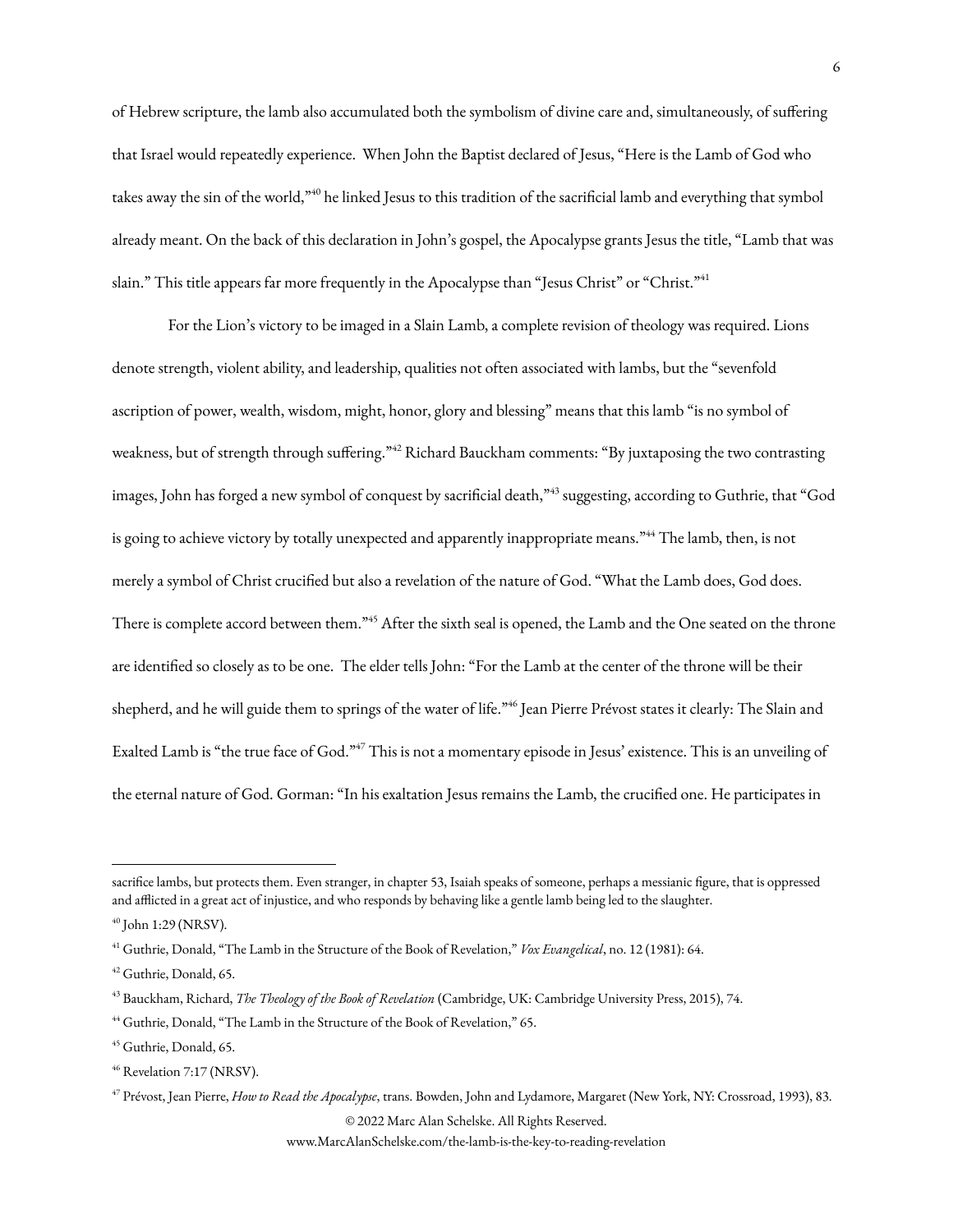God's identity and reign, making him worthy of worship, as the slaughtered Lamb, and only as such. This is the consistent witness of the New Testament: that the exalted Lord remains the crucified Jesus." 48

Taking the Lamb that was Slain as the interpretive key of Revelation opens a path out of the frenzied tradition of date-setting and its frequent accompaniment of violent images of God. Brian Zahnd makes this point: "The lamb conquers by being sacrificed not by waging violence. Rome, like all empires, rules through violent beastly power, but God rules through the lamb's power of co-suffering love."<sup>49</sup> Any apparent violence and conquest in the words of Revelation must be read through the transforming lens of the Slain Lamb. This is the only One worthy to open the scroll and explain the mysteries within.

Various explanations have been given as to what precisely this scroll represents. Gorman: "This scroll has been variously identified as the Scriptures, the Book of Life, and a legal document, but most often as the eschatological plan of God to judge and save the world—a plan that is, rather literally, about to unfold."<sup>50</sup> All of these interpretations have their strengths, but all fail if the assumption is that one or another of these readings is the "one true meaning" of the text. Following the layered Rabbinical hermeneutic, the earliest Christians started with a different assumption. For them, the "one true meaning" was that every text contained layers of meaning. That meant the scroll and its opening could be several things simultaneously.

First, the Slain Lamb unlocked the mystery of Revelation itself. The Lamb put the events of the vision into motion, and those events cannot contradict the Lamb's nature. The war the Lamb wages will be waged in the way of sacrifice. The wrath the Lamb exerts will be a wrath of sacrifice. Richard Hays comments: "The shock of this reversal discloses the central mystery of the Apocalypse: God overcomes the world not through a show of force but through the suffering and death of Jesus."<sup>51</sup>

© 2022 Marc Alan Schelske. All Rights Reserved.

<sup>48</sup> Gorman, Michael J., *Reading Revelation Responsibly*, 122.

<sup>49</sup> Brian Zahnd, "Discussing Revelation, Week 7, Revelation 5" (Class Lecture, John's Apocalypse Open Table Study, St. Stephen's University, October 21, 2021).

<sup>50</sup> Gorman, Michael J., *Reading Revelation Responsibly*, 119.

<sup>&</sup>lt;sup>51</sup> Hays, Richard B., The Moral Vision of the New Testament: Community, Cross, New Creation: A Contemporary Introduction to New *Testament Ethics*, eBook (London: HarperOne, 2014), 174.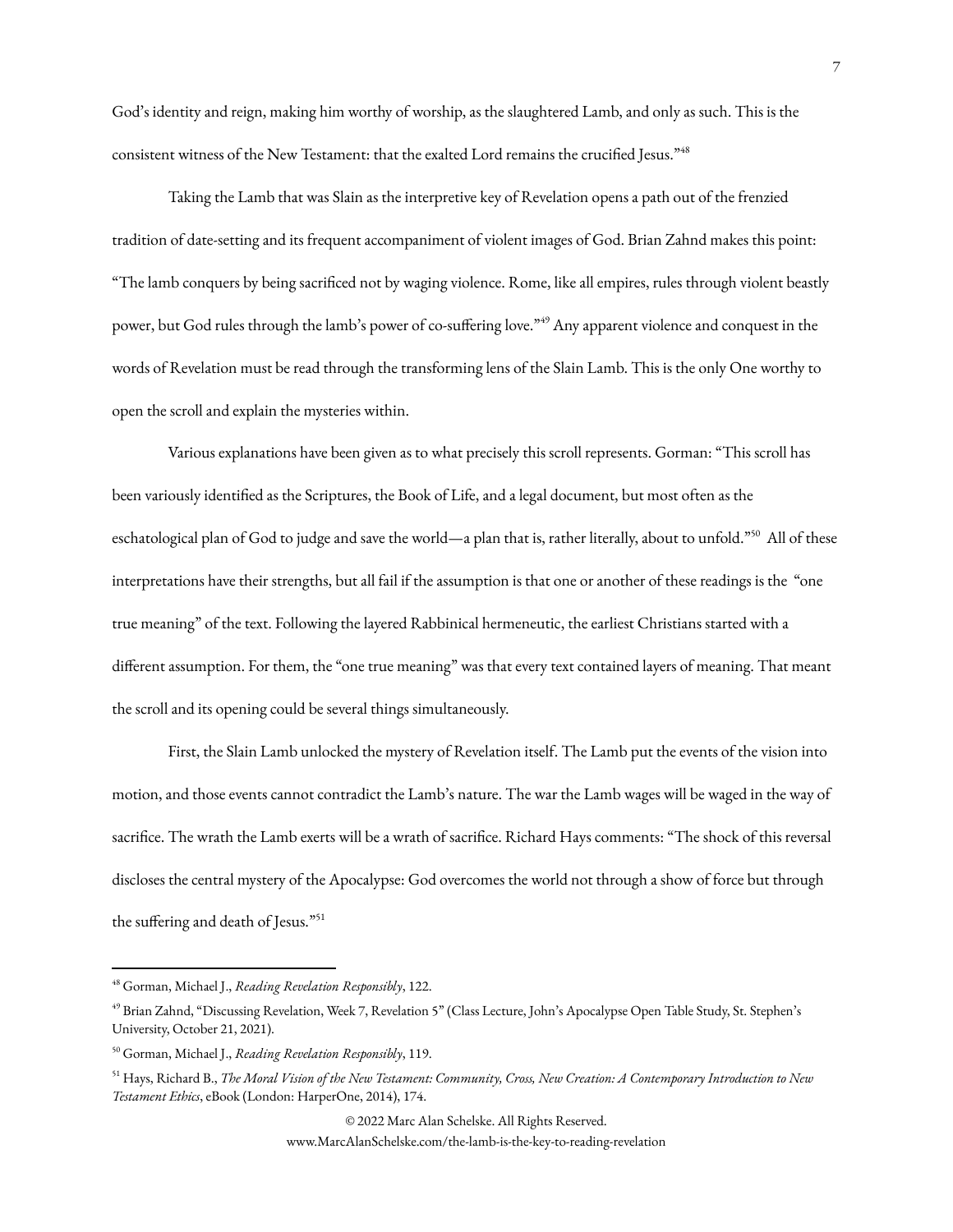Second, the Slain Lamb unlocked the mystery of all of scripture. In the Emmaus narrative,<sup>52</sup> it was the resurrected Jesus—the Lamb who recently had been quite literally slain—who opened up the mysteries of scripture. He took scripture the disciples already knew and showed them what they had previously been unable to see. While scripture already had a historical and literal meaning from Israel's history and certainly had additional layers of ethical and spiritual meaning, Jesus revealed a final layer, unveiling the hidden ways that he could be found "in all the scriptures." Even at the Synagogue in Luke 4, Jesus read scripture in this way. The ancient words of Isaiah already carried their own historical meaning, but Jesus added this interpretive layer: "Today this scripture has been fulfilled in your hearing." 53

Victorinus of Pettau wrote the earliest extant commentary on Revelation in the final decades of the third century. Commenting on the scroll of Revelation 5, he wrote: "This book signifies the Old Testament, which has been given into the hands of our Lord Jesus Christ."<sup>54</sup> A century later, commenting on the same verse, Jerome would write, "The book is the entire holy scripture."<sup>55</sup> Apringius of Beja, writing in 600 CE, said, "All Scriptures that were closed and sealed, he opened and unsealed." <sup>56</sup> Fr. John Behr, noted expert on the Patristics, summarizes: "It's Christ who opened the book. Before Christ, the book was closed. Paul knew scripture inside and out. He was trained by the Rabbi Gamaliel. Did it lead him to Christ? No. It led him to persecute Christians. It wasn't until he encountered Christ that scripture was opened for him."<sup>57</sup> Eugene Peterson points out that Philip's interaction with the Ethiopian court official in Acts shows an example of the disciples reading scripture in this way only a few months after the resurrection.<sup>58</sup> "Philip taught him how to read in the way that he himself had been taught to read. He preached Christ

<sup>58</sup> Acts 8:26-40.

© 2022 Marc Alan Schelske. All Rights Reserved.

<sup>52</sup> Luke 24:27, NRSV.

<sup>53</sup> Peterson, Eugene H., *Reversed Thunder: The Revelation of John & the Praying Imagination* (HarperSanFrancisco, 1991), 64. Peterson points out that this episode in Luke may be the first instance of Jesus using this hermeneutic on the scripture that came before him, saying, "Jesus unsealed the scroll by revealing its present meaning."

<sup>54</sup> Bercot, *Dictionary of Early Christian Beliefs*, 1895.

<sup>55</sup> Jerome, "Jerome on Revelation 5:1," Catena Bible & Commentaries, accessed April 11, 2022, httpss://catenabible.com.

<sup>56</sup> Apringius, "Apringius of Beja on Revelation 5:1," Catena Bible & Commentaries, accessed April 11, 2022, httpss://catenabible.com.

<sup>57</sup> John Behr, "Discussing Revelation, Week 7, Revelation 5" (Class Lecture, John's Apocalypse Open Table Study, St. Stephen's University, October 21, 2021).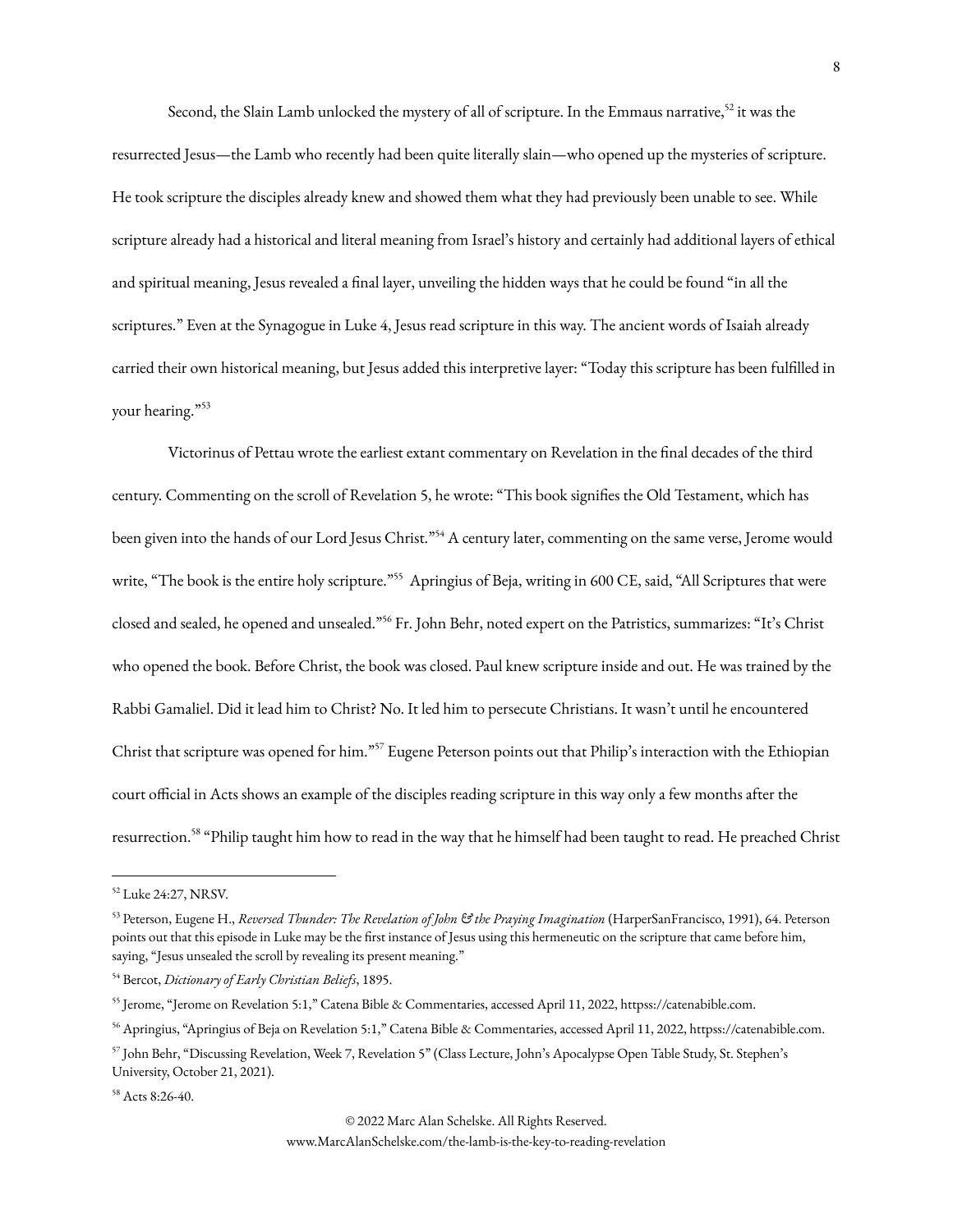to him, and Christ unsealed the scroll…revealing the word of God so that it was understood personally and immediately." 59

Following the Reformation, western Protestant Christianity largely settled into a flat hermeneutic, focusing almost entirely on the historical/literal sense of the text. Authorial intent, historical context, and the literal sense of the words became paramount. Much great scholarship has come from this stream of interpretation, expanding our understanding of the text, but by losing the ancient layered way of reading, taught first by the Rabbis and then by Jesus, various Christian traditions have fallen into many difficulties with the text. The interpretation of Revelation has been a particular victim of this struggle. Commentators are often inconsistent and arbitrary in which parts of the Apocalypse they read literally or symbolically, with the distinction falling according to what validates their theology. Nowhere are these errors more frequent and flagrant than among those interpreters who read Revelation as a sequence of coded clues to God's end-time activities rather than seeing Revelation as an unveiling of the work and character of God in Christ.

This layered reading of scripture allowed the Apostles and Patristic interpreters to see Revelation as focused, not primarily on an antichrist or certain terrible world events, but on Jesus, his faithful witness, and those who follow him despite the pressures of empire and evil. Following Rabbinical practice, early Christians understood that "prophecy, in the biblical tradition, is not exclusively or even primarily about making pronouncements and predictions concerning the future. Rather, prophecy is speaking words of comfort and/or challenge, on behalf of God, to the people of God in their concrete historical situation."<sup>60</sup> In this light, Revelation offers sweeping encouragement to people caught in a world that feels out of control and antagonistic.

If the Slain Lamb is the interpretive key to Revelation, it must change how we read the book. The One who opens the scroll wages holy war through self-sacrifice. Jesus does no killing. His only weapon is his convicting word. The blood on his robes is his own. We mustn't fall into the trap of making the Exalted Christ of Revelation say or do

© 2022 Marc Alan Schelske. All Rights Reserved.

<sup>59</sup> Peterson, Eugene H., *Reversed Thunder*, 65.

<sup>60</sup> Gorman, Michael J., *Reading Revelation Responsibly*, 34.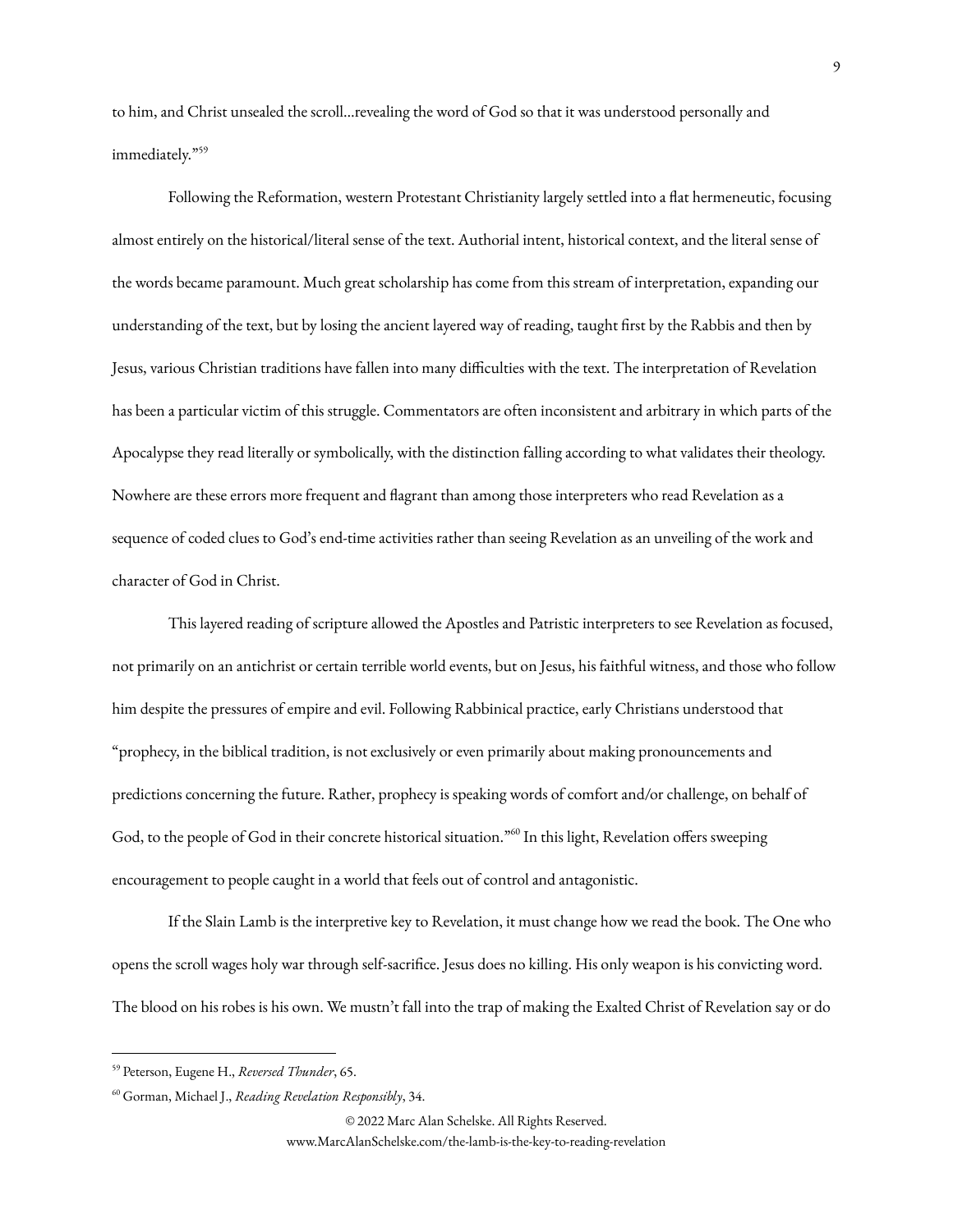things that would be anathema to Jesus in the Gospels.<sup>61</sup> Gorman summarizes: "Christ is Lord, Christ is victorious, and Christ conquers by cruciform faithful resistance: not by inflicting but by absorbing violence; not by actually killing but by speaking his powerful word."<sup>62</sup> In the same way, Revelation must not be leveraged to permit Christians to behave in ways that violate Jesus' teachings. "Lamb Christology is inseparable from ethics…the slaughtered lamb reveals God and also reveals what it means to be faithful to God." <sup>63</sup> Readings of Revelation that justify violence in the name of religion, or that ignore the environment on the basis that all the earth will be burned up in the end, or that call for an urgent fear-based evangelism, have literalized symbols in such a way as to obscure the unveiling of Jesus in this text. Like Jesus, his followers are to be faithful witnesses, trusting their lives to God, holding tight to Jesus' way of other-centered, co-suffering love, even when that path requires self-sacrifice or death. Eugene Peterson, speaking as a pastor, points to the practical implications of this book:

"The task of faith, for those who agreed to be [Jesus'] disciples, was to accept the literal truth of the title Son of Man under such conditions, to immerse themselves in cross-bearing, self-denial, suffering, and death at the same time that they believed that everything they did and spoke was part of the victorious rule of God's kingdom."<sup>64</sup>

The victory of the Slain Lamb unlocks Revelation, all of scripture, and re-voices Jesus' invitation for all subsequent generations. The way for Christians is the way of the Slain Lamb. The visions of the Apocalypse reveal God's nature. This turns the chaos of existence into a kind of hopeful order. Regardless of which empire wields power or which oppressive spiritual forces seem in ascendance, the invitation continues to be the same: self-giving sacrifice. This will be true in every age until all things are made new, and finally, God is "all in all."

© 2022 Marc Alan Schelske. All Rights Reserved.

<sup>&</sup>lt;sup>61</sup> This phrase, or one very much like it, comes from Bradley Jersak, although I have no source, only memory.

<sup>62</sup> Gorman, Michael J., *Reading Revelation Responsibly*, 89.

<sup>63</sup> Gorman, Michael J., 123.

<sup>64</sup> Peterson, Eugene H., *Reversed Thunder*, 30.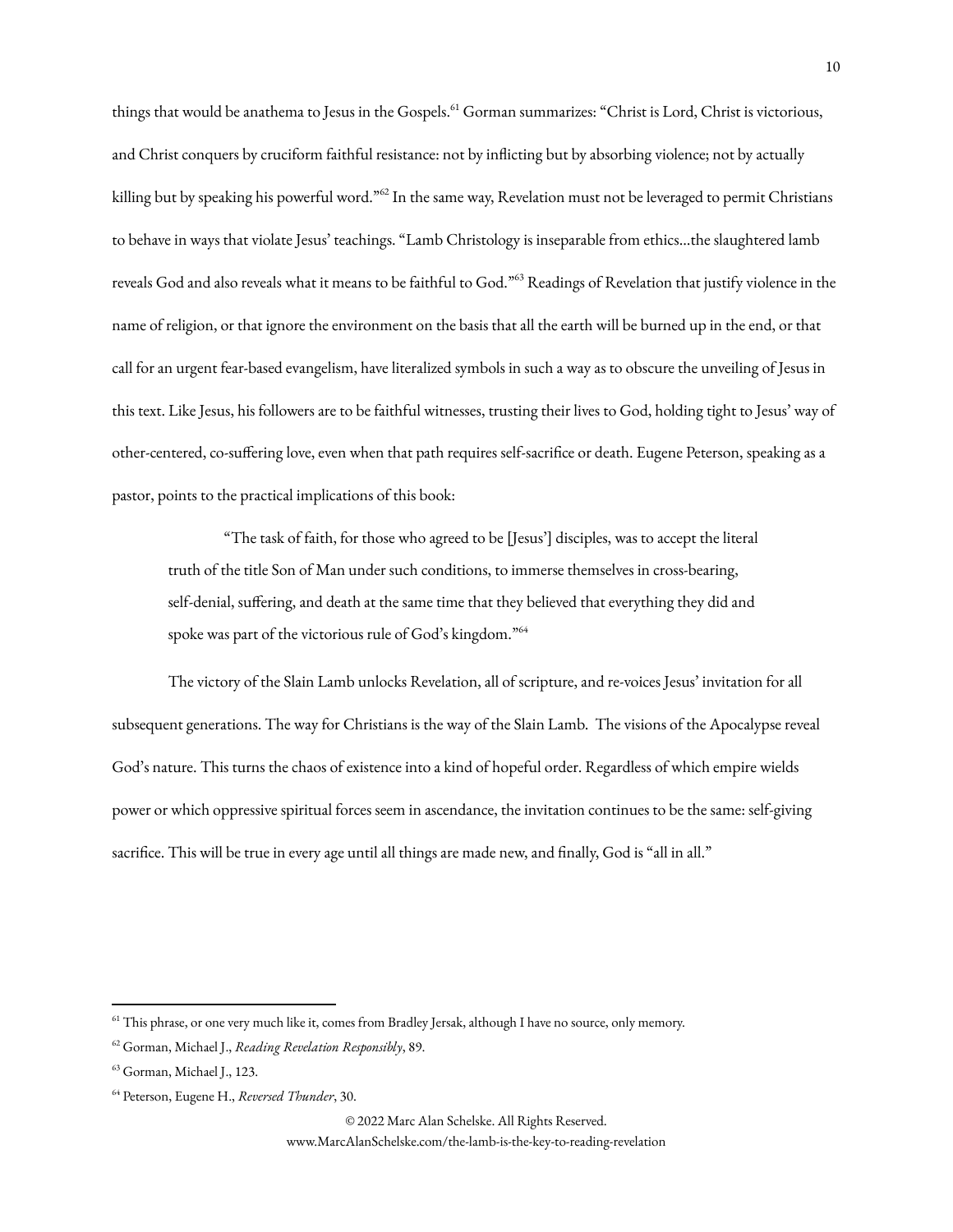## **Bibliography**

- Apringius. "Apringius of Beja on Revelation 5:1." Catena Bible & Commentaries. Accessed April 11, 2022. httpss://catenabible.com.
- Bauckham, Richard. *The Theology of the Book of Revelation*. Cambridge, UK: Cambridge University Press, 2015.
- Behr, John. "Discussing Revelation, Week 7, Revelation 5." Class Lecture presented at the John's Apocalypse Open Table Study, St. Stephen's University, October 21, 2021.
- Bercot, David W., ed. *Dictionary of Early Christian Beliefs*. Scribd Ebook. Peabody, Mass: Hendrickson Publishers, 1998.
- Buttrick, George A., ed. *The Interpreter's Bible: James, Peter, John, Jude, Revelation.* Vol. 12. 12 vols. Nashville, TN: Abingdon Press, 1957.
- Durant, Will. *The Renaissance*. 1953 Edition. Vol. 5. 11 vols. The Story of Civilization. Simon and Schuster, 1953.
- Eusebius of Caesaria. *Eusebius: Church History, Life of Constantine the Great, and Oration in Praise of Constantine*. Edited by Philip Schaff and Henry Wace. Translated by Earnest Richardson. Logos Ebook. Vol. 1. A Select Library of the Nicene and Post-Nicene Fathers of the Christian Church, Second Series. New York, NY: Christian Literature Company, 1890.
- Gorman, Michael J. *Reading Revelation Responsibly: Uncivil Worship and Witness*. Kindle eBook. Eugene, OR: Cascade Books, 2011.
- Gould, Stephen Jay. *Questioning the Millennium.* London: Vintage, 1998.
- Guthrie, Donald. "The Lamb in the Structure of the Book of Revelation." *Vox Evangelical*, no. 12 (1981): 64–71.
- Hays, Richard B. *The Moral Vision of the New Testament: Community, Cross, New Creation: A Contemporary Introduction to New Testament Ethics*. EBook. London: HarperOne, 2014.
- Jerome. "Jerome on Revelation 5:1." Catena Bible & Commentaries. Accessed April 11, 2022. httpss://catenabible.com.
- Jersak, Bradley. "Interpretation of Sacred Texts Lecture." Class Lecture presented at the Interpretation of Sacred Texts Class, St. Stephen's University, March 24, 2022.
- Kayser, Phillip G. "Cross References of Old Testament to Revelation." Biblical Blueprints. Accessed April 12, 2022. https://kaysercommentary.com/Sermons/New%20Testament/Revelation/Revelation%201\_1-11/Graphics Charts/Cross%20References.md.
- Leithart, Peter J. *Revelation 1-11*. Vol. 1. 2 vols. International Theological Commentary. Bloomsbury T&T Clark, 2018.
- "List of Dates Predicted for Apocalyptic Events." In *Wikipedia*, April 21, 2022. https://en.wikipedia.org/w/index.php?title=List\_of\_dates\_predicted\_for\_apocalyptic\_events&oldid=1083 887449.
- McIver, Tom. *The End of the World: An Annotated Bibliography*. Jefferson, N.C.: McFarland, 1999.
- Peterson, Eugene H. *Reversed Thunder: The Revelation of John & the Praying Imagination*. HarperSanFrancisco, 1991.
- Servetus, Michael. *The Restoration of Christianity: An English Translation of Christianismi Restitutio*. Translated by Christopher A Hoffman and Marian Hillar. Lewiston, N.Y.: Edwin Mellen Press, 2007.

© 2022 Marc Alan Schelske. All Rights Reserved. www.MarcAlanSchelske.com/the-lamb-is-the-key-to-reading-revelation